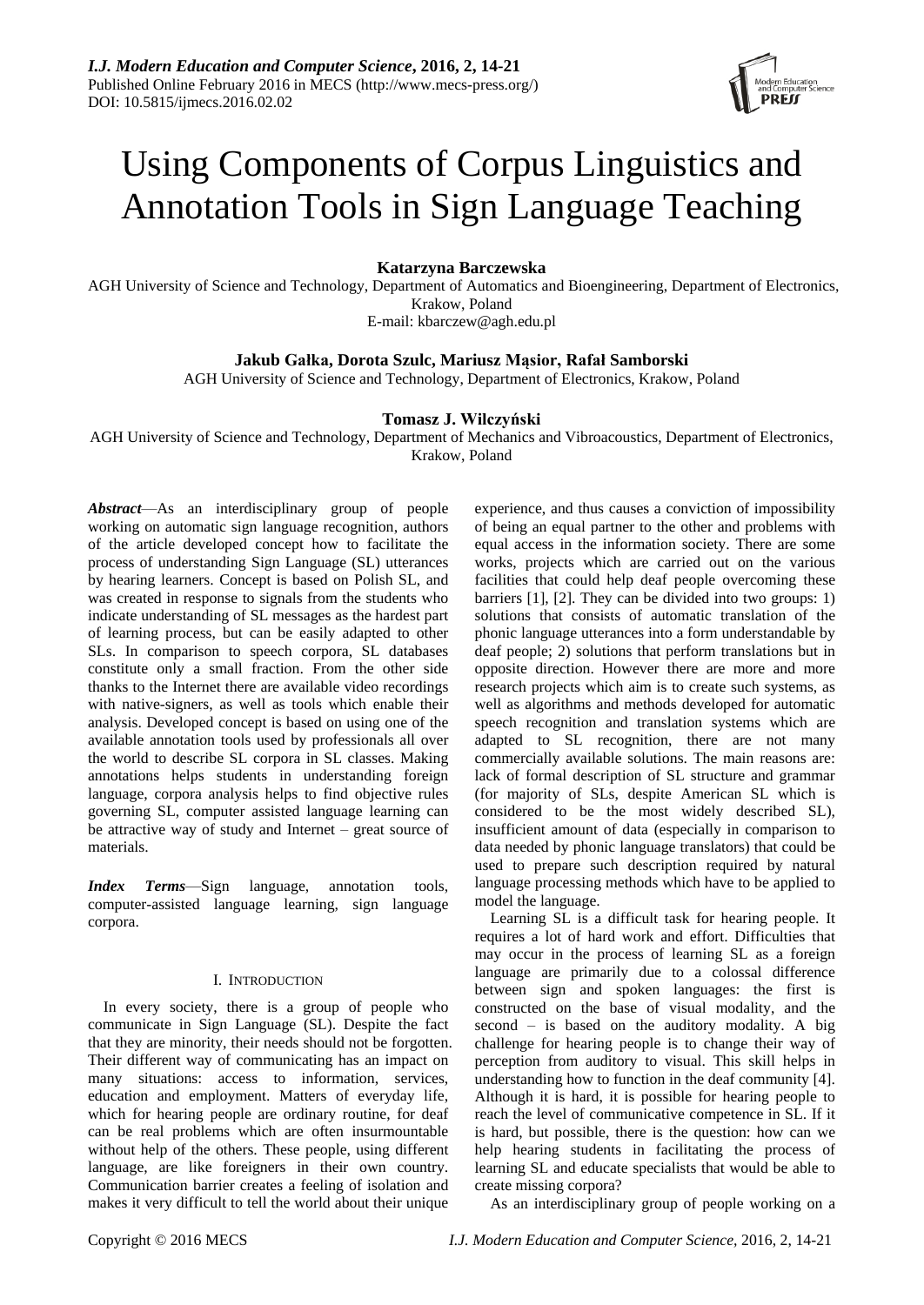project of Automatic Sign Language Recognition (ASLR), the authors of that article, taking into account mentioned problems, proposed solution that could help in enlarging databases of well annotated material crucial for ASLR systems. Proposed solution is long-term solution and is to educate hearing students who learn SL in special way that they could build and describe SL databases and corpora. The concept is based on Annotation Tools (ATs) that could be used as a teaching aid during SLs classes. ATs are used by researchers to prepare database which contains recordings with SL gestures or utterances for further analysis. Annotated material is used to develop signs, gestures models as well as to build SL models which are necessary for ASLR. According to the literature review it was found that using annotations in the process of language learning/teaching can have many advantages. The effectiveness of using multimedia annotations on foreign language improve reading comprehension and attitudes was previously described in [5]. The usage requirements of ATs was widely discussed in [3]. The example of employing the AT for large amounts of files with SL recordings is shown in [6]. Work presented by Dina and Ciornei [7] gives some more general remarks on the advantages and disadvantages of employing computers in teaching foreign languages.

The article describes elements of corpus linguistics used in technical science (Chapter II), annotation of SL (Chapter III), examples of ATs (Chapter IV) and at the end the concept of their use as a teaching aid during SL classes (Chapter V).

### II. ELEMENTS OF CORPUS LINGUISTICS IN TECHNICAL **SCIENCE**

The research on SL is a quite new direction of investigation. It covers the area of linguistics and communication as well as technical science.

The entire task of any language study is performed by analysis of samples, text or recordings, and is expressed in a concept of corpus linguistics. A rich set methods of tracing path from data to theory was created during development of the corpus linguistics researches. The main idea consists of three additional, descriptive layers for corpus data [8]: Annotation (structural markups, partof-speech tagging, parsing, etc.), Abstraction (terms translation into a theoretically motivated model or dataset) and Analysis (statistical evaluations optimizations and generalizations of the dataset). Thus well described and annotated corpus of SL is a mine of knowledge for linguists and their language studies as well as for technicians and development of automatic SL synthesis or recognition systems.

The last problem, ASLR, is the most interesting for technical science and this entire task could be referred to the task of building the Automatic Speech Recognition (ASR) system. Both of these possibilities of communication use different methods of transferring information (image versus sound), but many phenomena for both issues are similar. Creation of advanced signal processing software, such as the ASR systems, demands a

large amount of speech recordings for building phonetic and language models. The most successful ASR systems in existence are based on hundreds and thousands of hours of speech [9]. Creating an extensive set of recordings is expensive and time-consuming and making annotations of all the recordings makes it an even more costly process. It is assumed that SL research requires data of quality similar to that of speech technology, but it turns out that it requires a much bigger effort. The first reason is greater complexity and diversity of specific gesture signs, which depends on coarticulation conditioning and signing person specificity. Moreover, all of this concerns not only whole sign gestures, but also subunits (which are a constituent element of SL) [10], [11]. This means that language corpora will require much more work on each language unit, as compared to speech.

The aforementioned issues cause the need of gathering a great quantity of recordings. The necessity of implementing entire tasks results in a very large increase in the cost of the creation and annotation of SL recordings. The visual aspect of SL could be collected in many different ways, for example by: 2D cameras, timeof-flight cameras, ultrasonic sensors and any motionsensing devices and motion-sensing video game controllers.

Not many SLs have sufficiently extensive corpora of recordings for the purpose of automatic recognition development. The example of SL, on which this article is based on is Polish SL (PSL, PJM). The work on such corpora for PJM is in progress in various research centers, but they encounter difficulties at the stage of annotation. The UW corpora project [12] (the one of the most mature) consists of 500 hours of pre-recorded videos (15TB of data), but only about 10% of them, are annotated. There are corpora for different SLs: corpus NGT (http://www.ru.nl/corpusngt/) which consists of 10 sec - 12 min recordings of more than two thousands conversations in Dutch SL with annotations, RWTH-Boston corpora (http://www-i6.informatik.rwthaachen.de/aslr/) which contain from 110 to 843 sentences in American SL. Majority of other databases contain only isolated signs or sequences of isolated signs, what is not relevant to modeling language.

Teaching students how to create, use corpus and ATs would be a step to educate specialists who could annotate existing video material as well as create databases for different, not sufficiently investigated SLs or dialects and for technical applications.

### III. ANNOTATION OF SIGN LANGUAGE

The tradition of describing natural SLs is relatively short as it dates back to the 1960s, when the first scientific paper on the American SL (ASL) was published. It was not until 1980, however, that linguists involved in the study of the language and visual-spatial communication discovered its non-manual components, recognized them as very important and selected as a subject of their study. Although various initiatives in the area of signed language annotation have been undertaken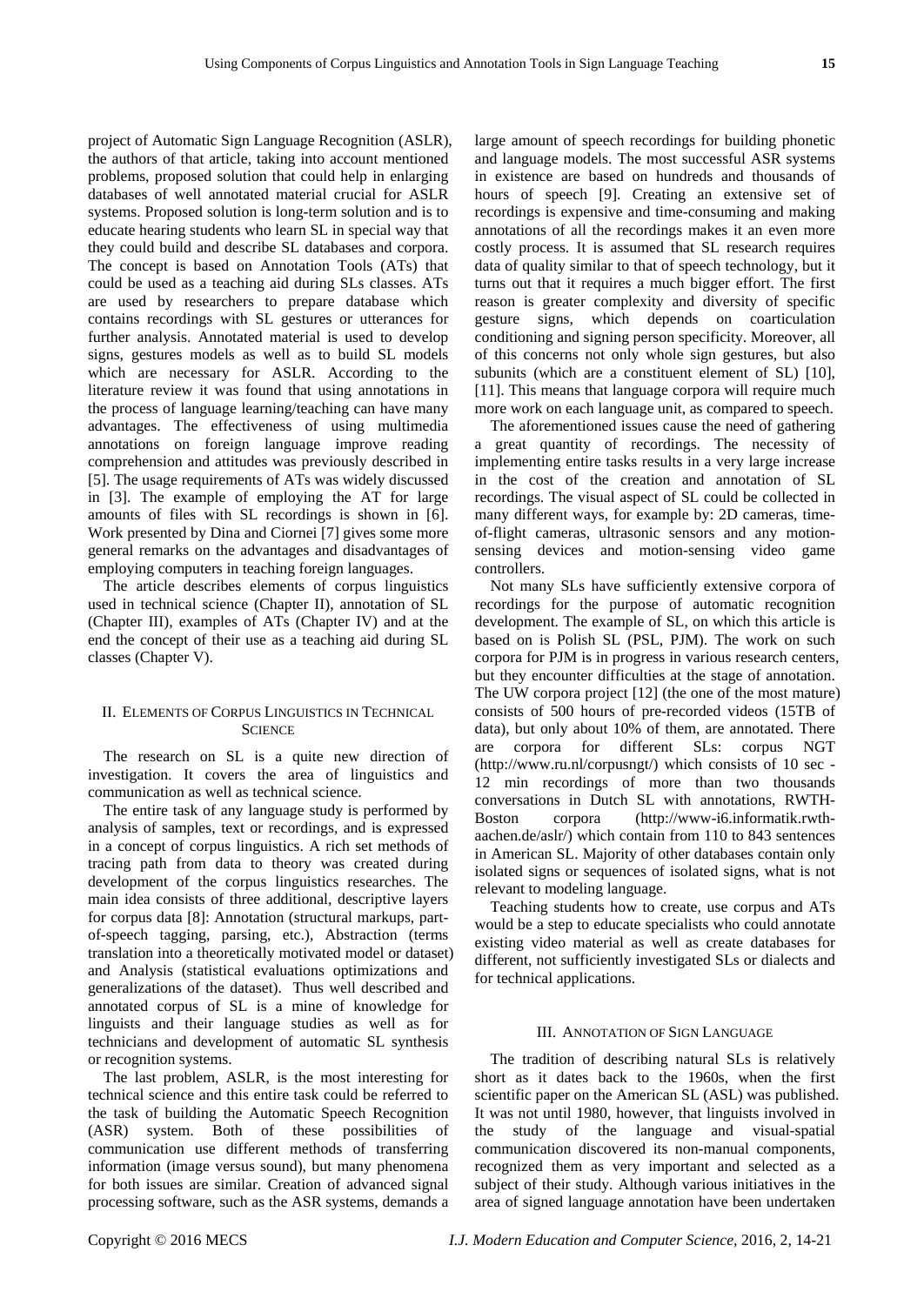over the years, no clear standards have been developed. An important contribution to the researches has been Johnston's [13] emphasis on the use on 'ID-glosses'. A gloss is a type of annotation. It is a brief one or two word translation in one language to a word or morpheme in another language. Importantly, different glosses for the same sign are usually used in different contexts to reflect the meaning of the sign in those specific contexts. Consequently, it is often very difficult to know with certainty which sign form is being referred to by a particular gloss because it does not contain any information about the sign form. To address this problem – as proposed by Johnston – signs are identified uniquely and consistently by using an ID-gloss. The process of assigning an ID-gloss to lexical signs in a corpus is essentially lemmatization, which reduces inflected forms of words to their basic forms (lexemes or lemmas) just as ID-glossing ignores idiosyncratic variants or systematic modifications in the form of signs (provided they are not lexicalized) in favor of the underlying citation form (lemma) [13].

The glossed text is enriched by symbols of lexical or morphological items. The Hamburg Notation System (HamNoSys) is an example of such a system of symbols/ technical pictograms. It has its roots in the Stokoe notation system. The HamNoSys notation for a single sign consists of a description of the initial posture plus the action changing this posture in a sequence. It consists of: hand shapes, their orientation and location, actions and non-manual components which are symbolically presented in Fig. 1.



Fig.1. The HamNoSys Structure. DGS Example, Adopted from [14].

Individual research teams, taking into account their specific needs and goals, can make their own marks of linguistics elements. A part of SL annotated text, whose authors are students and lecturers of the Section for Sign Linguistic of the Warsaw University (Poland) is presented in Table 1. Analyzing examples of symbols used in this annotation, one can observe that annotated

version contain information about order of signs in the utterance, which is different than in phonic language, description of language structure elements (e.g. classifiers, locators), about simultaneity of performed actions, information about manual, nonmanual features, facial expressions, about dynamic of hands movement and their relative positions. There can be added more symbols which describe handshapes, type of movement and other SL components mentioned before.

The basic factor that impedes the linearization of SL texts is their visual and spatial qualities. While phonic language phenomena are linear and sequential in character, their SL counterparts take place in the signing space, and they may occur simultaneously and on many levels. The mechanism of its usage boils down to locating the signs with regard to both the speaker and the recipient: Depending on the message conveyed sings may vary in terms of the distance to both the speaker and the recipient and it term of height.

The simultaneity of SL poses another challenge to those who wish to annotate it. [16] identifies manual and non-manual simultaneity. Manual simultaneity occurs when more than one sign is articulated simultaneously in the manual message. Non-manual simultaneity occurs when other parts of the body rather than just hands are simultaneously involved in the process of conveying a message. These include gestures (eyebrows, lips, eyes, facial expressions), movements of the head, movements of the torso (tilts and turns) and of the entire body. The interaction between manual and non-manual signs proves to be the essence of visual languages. Non-manual components may form an integral and obligatory part of the sign, impart a quality to it, and at the same time, intensify this quality; express its definiteness or nondefiniteness, enhance signs which denote activities, create the person category, identify various signs and change their meaning. They may also occur on their own and carry a separate meaning; they may be used to create affirmative utterances, questions and negations as well as exclamations or signals of submission. They are a very important part of the SL, just as important as signs themselves: Without them, the SL would not be adequate enough. Thus, the meaning of one sign comes as a result of combining several manners of articulation and the influence they have on one another. The process of conveying a message in the SL involves the entire body and is very expressive [16].

Table 1. Fragment of SL text writing. The source: [15] pp. 34-39. Symbols meaning: x – hands' folding; @ - pause; /k:…/ - classifier; oo – eye contact with the viewer;  $\&$  - changing of the direction of signing;  $Q$  – changing of mimicry; oo/ruch – spatial, dynamic locator;  $X^*$  - repetition.

| <b>Original Polish Version</b> |                                                                 |                                                     |  |  |  |
|--------------------------------|-----------------------------------------------------------------|-----------------------------------------------------|--|--|--|
| No.                            | <b>Symbolic annotation</b>                                      | Meaning                                             |  |  |  |
| 1.                             | [DZIEŃ DOBRY 00] x@                                             | 'Dzień dobry'                                       |  |  |  |
| 2.                             | [JA [MYŚLEC@ {zastanawianie się} WYGLADAC2 OPOWIADAC BAJKA]] %] | 'Zastanawiam się, jaką bajkę opowiedzieć.'          |  |  |  |
| 3.                             | & Q [MAMA \$ZDEJMOWAĆ /k:słoik/\$*n oo/ruch]                    | 'Mama zdejmuje słoiki z półki, jeden po<br>drugim.' |  |  |  |
| <b>English Translation</b>     |                                                                 |                                                     |  |  |  |
| No.                            | <b>Symbolic annotation</b>                                      | Meaning                                             |  |  |  |
|                                | [MORNING GOOD oo] x@                                            | 'Good morning.'                                     |  |  |  |
| 2.                             | [I [TO THINK@ { to ponder } TO LOOK2 TO TALK STORY]] %]         | 'I am thinking which story to tell you.' ()         |  |  |  |
|                                | & O [MOTHER \$ TO TAKE OFF /k:jar/\$*n oo/motion]               | 'Mum was taking off jars, one after the other.'     |  |  |  |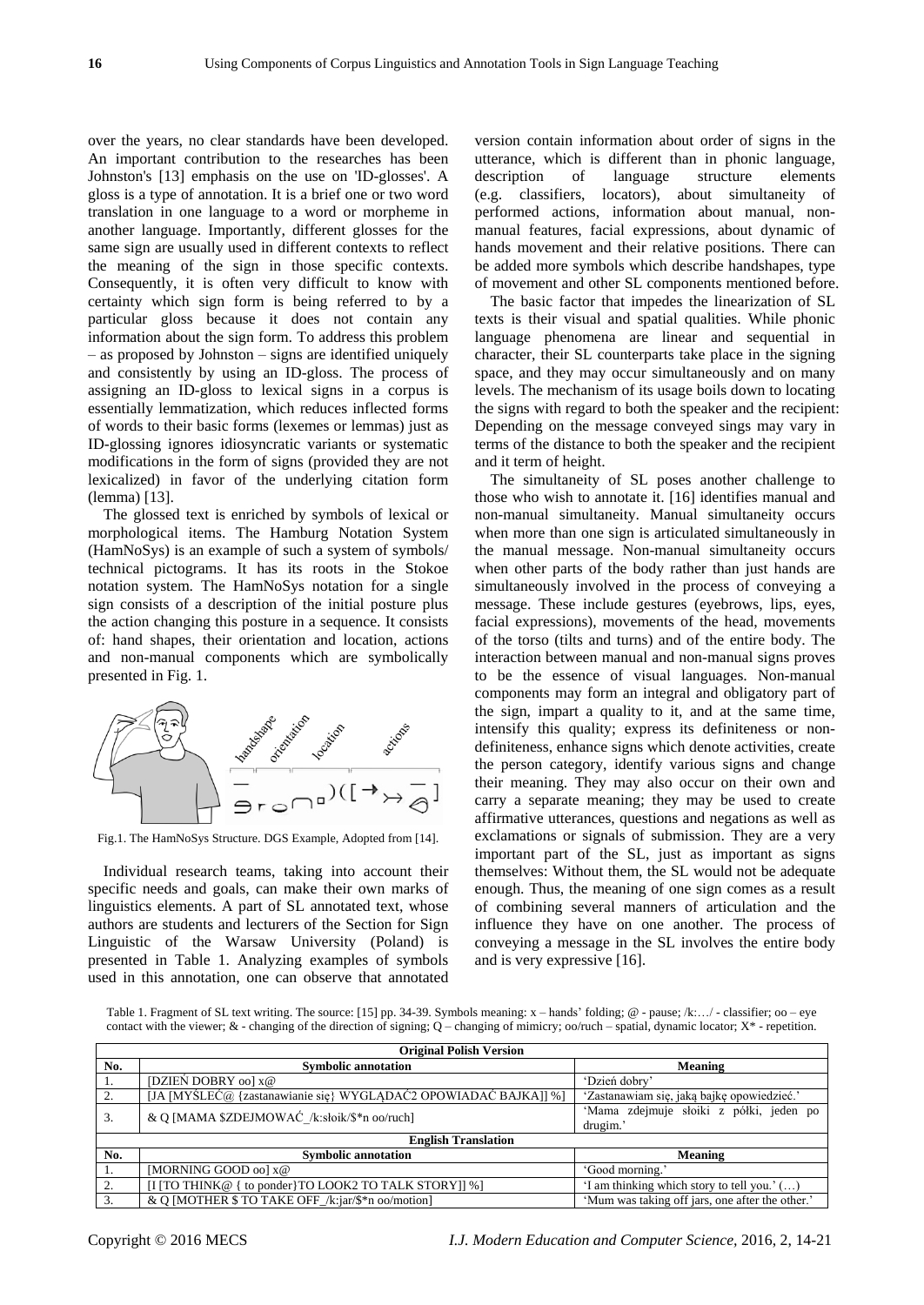| <b>Feature of annotation tool</b>                                           | iLex                                  | <b>SignStream</b> | <b>ELAN</b>                  |
|-----------------------------------------------------------------------------|---------------------------------------|-------------------|------------------------------|
| It is free                                                                  | Yes (after contacting the<br>authors) | Yes               | Yes                          |
| Multiple layers of annotation (tiers)                                       | Yes                                   | Yes               | Yes                          |
| Multi-tier regular expression search and easy navigation                    | No                                    | N <sub>0</sub>    | Yes                          |
| Number of video files that can be associated with an<br>annotation document | $\gamma$                              | 4                 | 4                            |
| <b>Operating system</b>                                                     | Mac OS, Windows                       | Mac OS            | Linux.<br>Windows.<br>Mac OS |

Table 2. Comparison of Different Annotation Tools.



Fig.2. ELAN Main Window with Notes Added In Two Layers (Signing Boarder and Signs).

Yet another challenge is to set the end of utterance. There are no real gaps between signs when signing. Signers do not (and cannot) crisply articulate one sign after another, returning to a neutral position between each sign, nor can a sign sequence be articulated without any transitional movements between each signs [17].

To summarize, a number of components must be taken into account in the process of annotating video recordings of SL texts, i.e. both manual and non-manual components that have no equivalents in the phonic language. Such a representation by its very nature simplifies things, and numerous facts may be lost while other may be preserved in a seriously altered form. However, only then is it possible to search the corpus, create lists of terminology and compare structures. Using software in the process offers one serious advantage: It is possible to freely supplement descriptions of individual fragments or create them at later stages of the study. This means that it is possible to quickly produce a corpus that can be later processed digitally.

## IV. ANNOTATION TOOLS

In much research studies on speech or, more generally, linguistics, one of the first steps is the creation of an orthographic or phonetic transcription of some recorded event or experiment [18]. More and more analytic layers of annotation are then added to this transcription by the researchers. These additional layers usually contain some higher level information, such as words, syntax, coreference or even general comments. To do so, researchers employ ATs.

A great advantage of ATs is the fact that a large part of them is distributed with licenses which allow their free, non-commercial use. This is particularly important when the wide range of features offered by this software is taken into consideration in comparison with tools dedicated to teaching SL. The most popular ATs within the community of researchers working on SL are iLex, SignStream and ELAN. iLex (short for ``integrated lexicon'') was designed and developed by the researchers at the Institute of German SL and Communication of the Deaf in the University of Hamburg in 2002 [19]. SignStream was created at Boston University in 2002 to process American SL data. However, the tool may be applied to any kind of language data captured on video [20]. ELAN was created by The Language Archive, a unit of the Max Planck Institute for Psycholinguistics in Nijmegen, The Netherlands [6], [21].

All of these tools allow adding text comments, annotations or glosses to video recordings. Simultaneously different features can be described using multiple tiers which can be added to video recording. Each tier can correspond to different articulatory element. They can be used as well to add different levels of annotations or translation. The main window of ELAN is shown in the Fig. 2, the comparison between some features of different ATs is presented in Table 2.

### V. ANNOTATION TOOLS AS A TEACHING AID

Teaching the SL to hearing persons primarily aims to develop the skill to communicate through visual and spatial channels and to receive non-verbal messages [22]. This is because when using the SL, hearing persons have to switch from the phonic mode to the visual one and to activate a manner of perceiving and interpreting the world that is new and different from those inherent in phonic languages. For this reason, [23] and [22] recommend that phonic speech should not be used in class, and instead teachers should utilize a selection of dialogues, narratives and utterances in the Polish SL or in special transcription. They suggest that video recordings of Deaf Persons using the SL should be utilized as one of the main teaching aids. But what if hearing students wants to make some notes, as usually when they learn foreign language? And how to make notes on video recordings?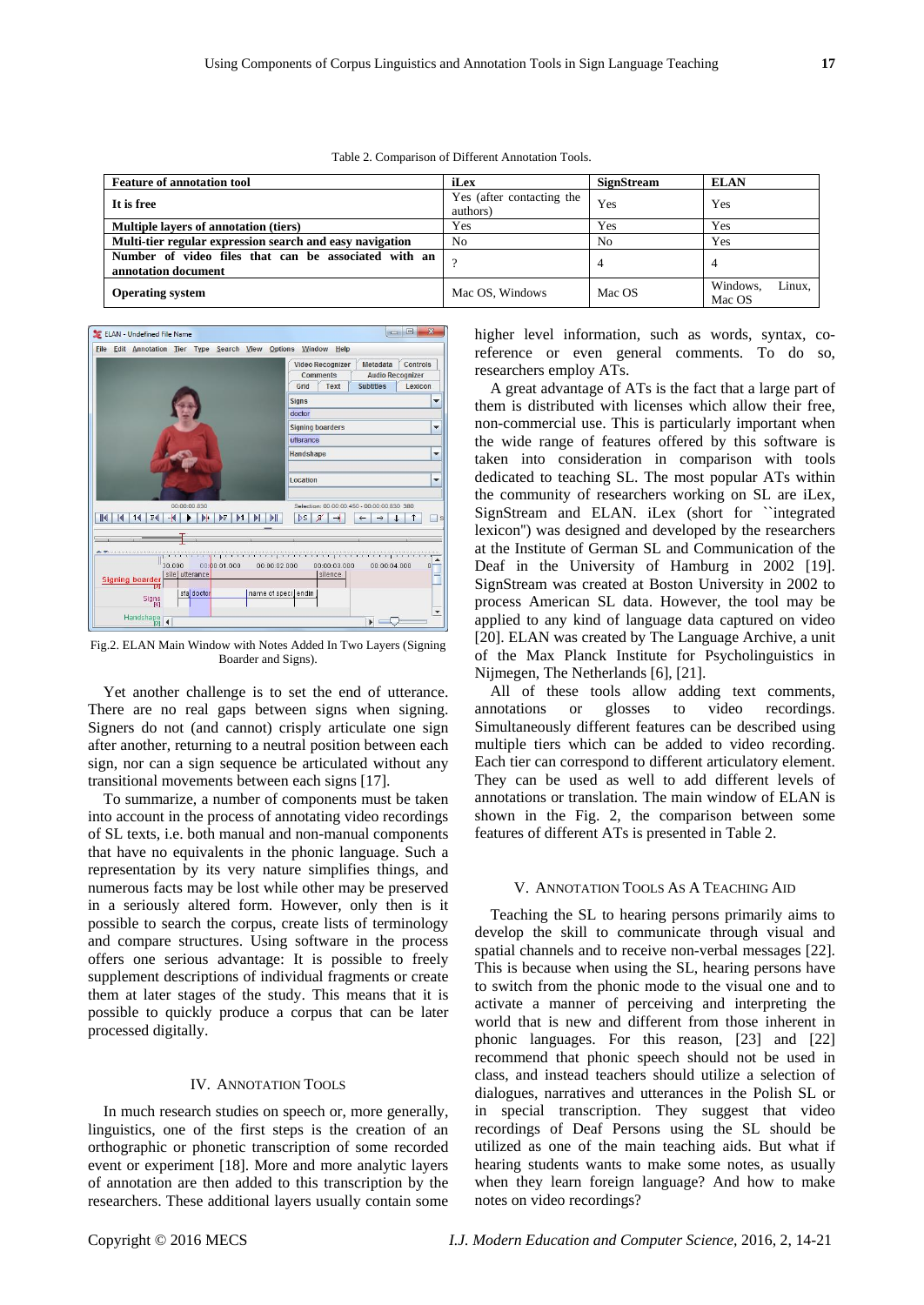Generally in the foreign language classes annotations are used as a teaching aid or can be treated as students notes. Making marks on text is important in traditional learning activities [24]. There are two types of annotations used in foreign language teaching: learner generated and instructor provided. The first type is when students make annotations by themselves, trying to comprehend the text, and the second – when they obtain to analyze text with annotations prepared previously by the teacher. Each type of annotations brings benefits for students: annotating by themselves students keep in mind content or significant points; analyzing material prepared by instructor – they can work with comprehensive and correct material [25]. Glosses can have different functions. Written in the learner's first language can act as a prompting, highlighting or clarifying. For more advanced students they can have linguistic character and lexical or syntactical function [25]. It is easy to create annotations writing on the sheet of paper with a text while learning foreign spoken languages, but it is more complicated in the process of learning SLs while using video material. In this case multimedia annotations can be good option. What is important, multimedia annotations made using special software tools have positive influence on reading comprehension [24], [5]. As [5] and [7] claim, there are many advantages of Computer Assisted Language Learning (CALL) and teaching which has become an important part of the language learning process.

Young generation can be called generation of digital technologies era [7] thus the use of technology, including computers and Internet resources and capabilities can enhance process of foreign language learning, making lessons more interesting for students. From SL classes it is especially important, because students can find materials with native signers on popular video-sharing websites, that they know very well. Regardless of the foreign language that the student learns, there are many other advantages of CALL [7]:

- Facilitating completing repetitive language drills and practice by providing access to teaching materials at any time, without deadlines, what makes students the opportunity to work at their own pace and is beneficial for owing foreign language;
- Using computer as stimulus for students conversations, critical thinking and creativity or as a tool which helps in understanding of the language usage;
- Providing easy access to multimedia resources which are available on the Internet, access to authentic learning environment, possibility to share students' own materials, contact with native speakers;

Incorporation of technology in language classes is a challenge for teachers, who have to find and integrate new methods, tools and approaches in the learning process. But well thought-out use of computers for SL learning seems to be particularly important, because of the visual nature of language and video materials. One

possible source of such materials are SL corpora.

Work [26] emphasizes the role of the SLs corpora in the process of teaching SL as a second language (L2). There is noted the problem of lack of standardized materials for SL teaching by what teachers rely on their intuition about the language what very often causes that language is overgeneralized or oversimplified and not based on naturalistic corpora. They describe few examples of differences between the principles taught by the teachers in SL classroom, and those observed after analysis of natural Australian SL corpus. Corpus analysis helps to provide more objective view of the SL. Work [26] lists four important steps that should be taken to incorporate corpus linguistic elements into SL classes: the first, foundational – refers to teachers knowledge, not intuition, about language; the second – refers to awareness of differences that may occur between intuition and knowledge; the third – refers to implementation of corpus based knowledge into classroom practice; the fourth – integration of corpusbased and teaching materials, including video clips with natural examples of discussed signs, vocabulary, grammatical structures.

There is large number of publications on the pedagogical benefits of the use of corpora for language teaching. According to [27] data-driven learning and the use of innovative corpus based tools cause learning gains in the transfer of vocabulary knowledge of learners. Incorporating these tools in language laboratory can bring benefits in improving students' awareness of words meanings by introducing new words in different contexts. While studying phonic foreign languages, using corpora linguistics elements help students not only in acquiring new academic vocabulary but also learning and use of verb-noun collocations, passive and active forms, linking adverbials. It also enhance students' performance in language activities. Work [27] notices that however there is vast range of research on the application of corpus approaches for language teaching, there is lack of implementation of corpus research findings in didactic materials. Author of [27] believes that this state will begin to change dramatically.

Hearing learners find it difficult to understand messages in SL. In the short survey carried out by authors of this article at the Institute of Pedagogy, Jagiellonian University in Krakow, students were asked about SL learning element of higher difficulty. The survey was conducted in February 2014 among 49 students from the 1st to the 4th year. Among them 40 were beginners in SL, just after 30 hours of SL course, the rest was more advanced, after 90 hours of lessons.

Students were asked to indicate the element in the process of SL learning which causes them more problems (choice was possible between understanding and creating statements in SL) and preferred method of SL learning (with or without video recordings). Nearly 84 percent of students assessed understanding of Polish SL statements as higher difficulty element of SL learning. What is very important, and was mentioned before, making annotations helps in understanding utterances in foreign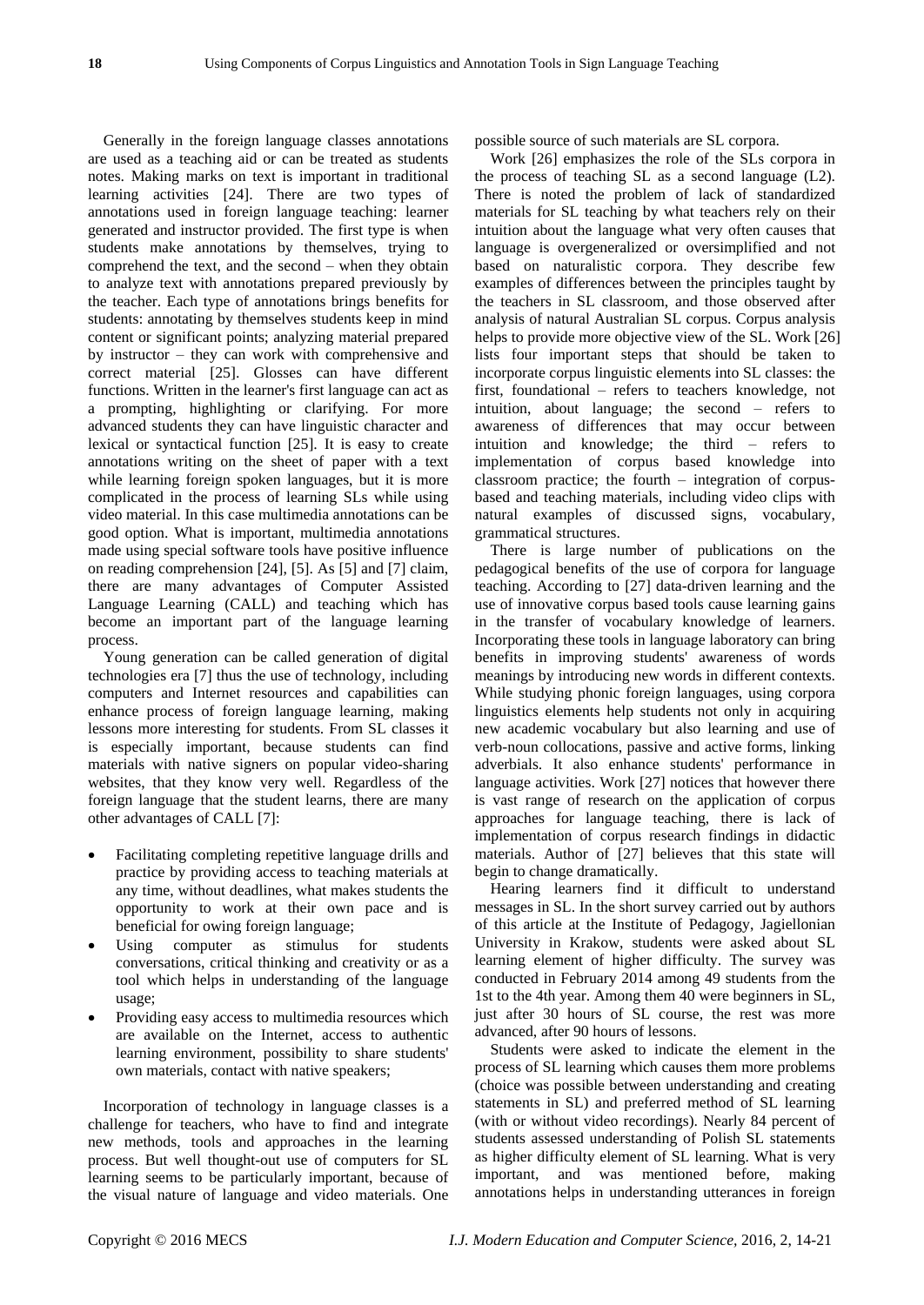language. Respondents mentioned the following advantages of exercises based on detailed video analysis: a) contact with Deaf Persons' natural mode of communication, b) the opportunity to learn more about different Polish SL styles, including its regional variants, c) a better understanding of the role non-manual signals play in the process, together with the use of the SL space, temporal axis (temporal sequence of events), classifiers and links between various utterance parts, d) an attractive method to learn new signs. They also pointed out the advantages that stem directly from the use of technology, e.g. the ability to e) stop the recording or rewind it to watch its previous fragments and perform detailed analysis (step-by-step or movement-after-movement analysis), g) play the recording at a suitable pace, g) learn at home.

Taking into account recommendations formed by [23] and [22] and literature review as well as the students' response, authors developed the interdisciplinary concept of the incorporation of the professional AT, like the ELAN, to SL classes as a teaching aid which can support the process of understanding SL utterances as well as enhance the process of active learning [28].

In Table 3 there are presented advantages of the use of AT (on the example of ELAN) from the point of view of SL education process. The first important thing is that ATs described in the article can be used for free, students can install them on their own computers. Different features can be used during the classes depending on the students level of SL proficiency. Students can use this tool to:

- Add simple notes to video recordings with SL utterances, marking them in the right place on the timeline;
- Describe signs using simple notes, what can simplify the process of repeating new vocabulary;
- Indicate different grammatical elements in utterances;
- Indicate articulatory elements which are used to create different types of sentences: affirmative, questions, negations, exclamation;
- Indicate the ends of sentences in longer utterances;
- Find and mark differences between the same utterances or signs but in different dialects;
- Describe simultaneous articulatory elements using multiple tiers;
- Indicate interactions between manual and nonmanual components;
- Make professional annotations using one of the annotation systems;
- Analyze annotated videos;

The ability to play the recording at a suitable pace as well as to stop it and return to the task after some time seems to be of particular importance to those who are at the early stages of SL acquisition. They can use ELAN to the simplest applications, adding simple notes at appropriate time points, or more sophisticated annotations (like these described in chapter 3), analyze in details simultaneous (tiers) as well as sequential character (temporal axis) of SL utterances. Exporting annotations into text files allows to compare annotations created by different students, and verify them by the teacher.

| Table 3. The Advantages of the use of ELAN in SL Classes Associated with Different Features of the Tool [21]. Note: Items Marked with an Asterisk |
|---------------------------------------------------------------------------------------------------------------------------------------------------|
| * Were Mentioned by SL Students in the Survey as the Advantages of the use of Technology in SL Classes.                                           |

| <b>ELAN</b> feature                                                  | Advantage of its usage during SL classes                                                                                                     |
|----------------------------------------------------------------------|----------------------------------------------------------------------------------------------------------------------------------------------|
| It is free                                                           | Possibility of installing on personal computers; learning at home, at one's own pace.*                                                       |
| <b>Uses multimedia files</b>                                         | Adding text glosses to video recordings with natural dialogue in SL;*                                                                        |
| Different types of annotations can be used                           | Making notes, adding comments, glosses to any visual feature observed in the recording.                                                      |
| <b>Multiple lavers of annotation (tiers)</b>                         | Annotations of simultaneous features of SL;.                                                                                                 |
| <b>Hierarchically interconnected tiers</b>                           | Hierarchy of annotations, describing both the general and specific features of signs<br>or utterances.*                                      |
| <b>Synchronization of annotations</b>                                | Help in understanding the temporal sequence of events (temporal axis).*                                                                      |
| Multi-tier regular expression search and easy<br>navigation          | Easy search through glosses in the annotated materials.                                                                                      |
| Multiple speed settings of navigation                                | Possibility of detailed analysis thanks to stopping or rewinding the recording *                                                             |
| Up to 4 video files can be associated with<br>an annotation document | Comparing of different SL styles, dialects simultaneously.*                                                                                  |
| Annotation results can be exported as text files                     | Possibility of printing, consulting text, make statistical analysis of annotations;                                                          |
| Used as AT in corpus linguistics worldwide                           | As an Inspiration, indicating the new directions of interest and research (linguistics,<br>corpus linguistics, natural language processing). |

#### IV. CONCLUSIONS

The process of SL acquisition requires considerable intellectual effort, willingness and commitment especially from hearing students who begin learning this language. While it requires great focus and powers of observation, it also exercises one's imagination, visual memory and the ability to associate ideas. Hearing students have to change their mode of perceiving language from sound to image and as they mentioned in our short survey, they

find the comprehension of SL utterances as the most difficult part of learning that language. Thus, it is necessary to arrange classes, select and apply teaching methods in such a way to make the understanding of signing easier for them.

As the group of people working on a project of ASLR system authors use ATs to describe recordings with SL utterances during preparation of SL corpus. This is very important to prepare proper annotations and prepare material for further analysis, it is very laborious and time consuming process as well, but necessary to broaden the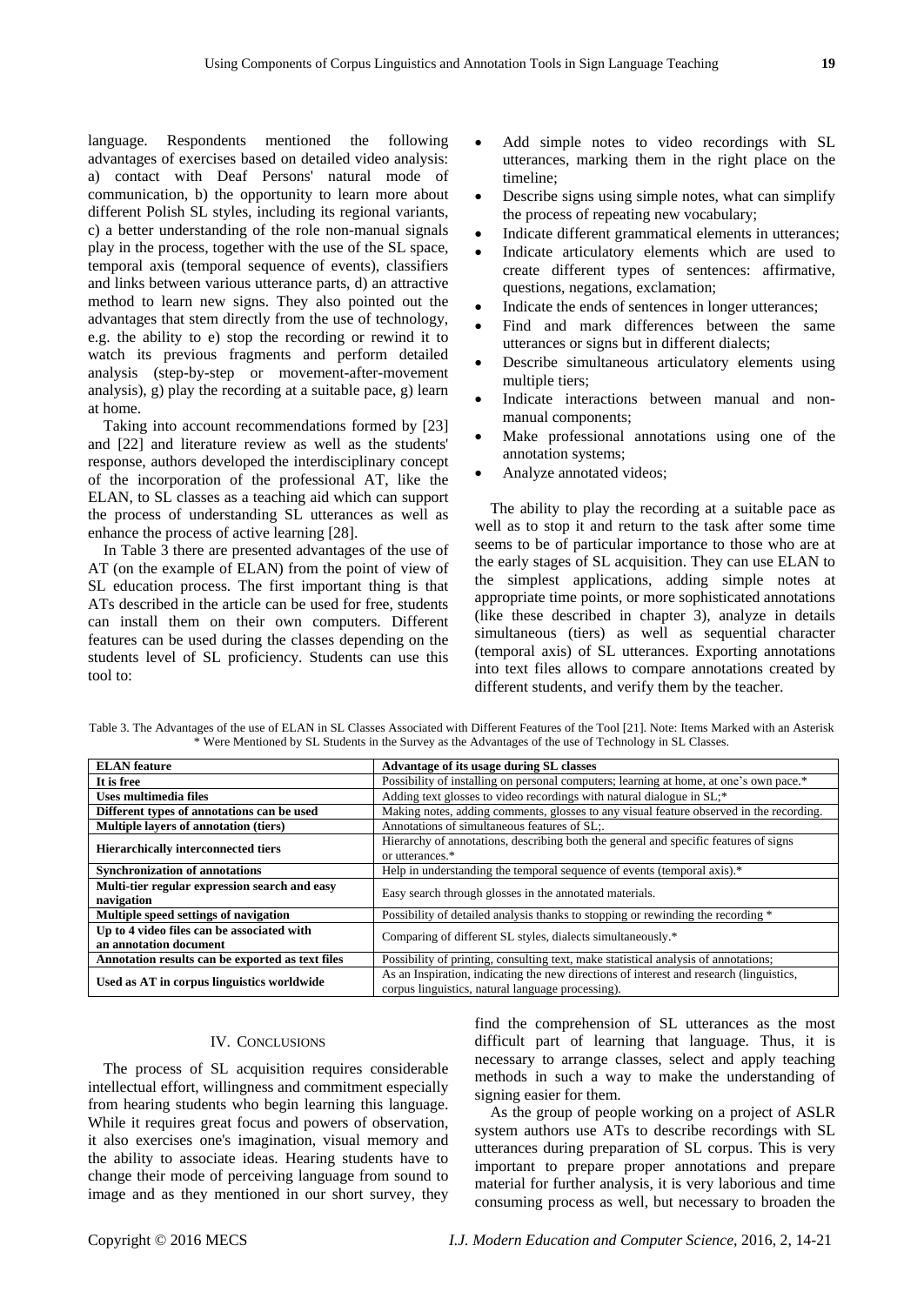knowledge about this language. There are not many well annotated corpora of SLs, especially there is not available Polish SL corpus, thus authors think that it is needed to teach students how to create and describe such databases. There was developed an idea of incorporation professional ATs during SL classes to achieve this goal, as well as to facilitate students understanding SL utterances, not only in Polish, but in any other SL.

The concept is based on ELAN AT, which integrate video materials with different levels of annotation. Depending on the advancement of the student, it may be used as a tool for adding simple notes or for more advanced, annotations. The advantage of using AT as a teaching aid is that students are getting used to computer technology commonly used in corpus linguistics all over the world. Moreover, working on video recordings with native-signers provides a better opportunity for a direct contact with deaf people and their natural signing. It can be a pretext to discuss or consult annotations prepared by students during classes with native-signers as well as a good tool for raising awareness of the deaf people's way of thinking. Use of latest technology can be also an attractive method of learning new language signs.

Important advantage of the method is that it raises awareness of the Culture of Deaf and Hard of Hearing Persons, their values and tradition. When used in class, analyzed in detail and understood, video materials that represent the natural mode in which Deaf and Hard of Hearing Persons communicate with each other help students to appreciate the importance of human dignity and friendship and allow them to locate the Culture of Deaf and Hard of Hearing Persons.

Introducing corpus linguistics during SL classes can give the students new directions of interest and research. It can be also a chance to overcome barriers between hearing and deaf communities, giving both sides better access in information society.

#### ACKNOWLEDGMENT

This work was supported by the Polish National Centre for Research and Development - Applied Research Program under Grant PBS2/B3/21/2013 tilted *Virtual Sign Language Translator*. The authors declare that there are no conflicts of interest.

Authors declare that the survey was conducted with full respect to the respondents and was consistent with the principles of social research. Participation in the survey was voluntary. Respondents were informed about the purpose of the research and assured of the confidentiality of the results. All information is treated as strictly confidential and results are presented in aggregated form so that anonymity of respondents is ensured – no information can be linked to them.

## **REFERENCES**

- [1] S. C. W. Ong and S. Ranganath, "Automatic SL Analysisa survey and the future beyond lexical meaning" *IEEE Trans. Pattern Anal. Mach. Intell.,* vol. 27(6) pp. 873— 891, 2005.
- [2] P. K. Pisharady and M. Saerbeck, "Recent methods and

databases in vision-based hand gesture recognition: A review," *Comput Vis Image Und*, vol. 141, pp. 152-165, 2015.

- [3] H. Brugman and A. Russel, "Annotating Multimedia/ Multi-modal resources with ELAN". In: *Proceedings of LREC'04*. European Language Resources Association, Lisbon: 2004, pp. 2065–2068.
- [4] P. Tomaszewski *Jak osoby słyszące mogą osiągnąć podstawy kompetencji komunikacyjnej w PJM?* (*How hearing can achieve basic PJM communication skills?*) Paper presented during the training for teachers at the Deaf Institute, Warszawa, 12 Dec. 2001.
- [5] C. J. Chen and P. L. Liu "Comparisons of learnergenerated vs instructor-provided multimedia annotations," *The Turkish Online J. of Educational Technology,* vol. 11(4), pp. 72—83, 2012.
- [6] O. Crasborn and H. Sloetjes "Enhanced ELAN functionality for SL corpora" in: *Construction and Exploitation of SL Corpora. 3rd Workshop on the Representation and Processing of SLs*, Crasborn et al., Eds. Paris: 2008, pp 39—43.
- [7] A. T. Dina and S. I. Ciornei "The Advantages and Disadvantages of Computer Assisted Language Learning and Teaching for Foreign Languages" *Procedia Soc. Behav. Sci*., vol. 76, pp. 248—252, 2013.
- [8] S. Wallis "Annotation, Retrieval and Experimentation", in: *Annotating Variation and Change*, Meurman-Solin, Nurmi, Eds. Helsinki: Varieng, 2007.
- [9] T. Hughes, K. Nakajima, L. Ha, A. Vasu, P. Moreno, M. LeBeau "Building transcribed speech corpora quickly and cheaply for many languages" in *Proceedings of the 11th INTERSPEECH 2010*, pp 1914–1917, 2010.
- [10] V. Pitsikalis, S. Theodorakis, C. Vogler, P. Maragos "Advances in phonetics-based sub-unit modelling for transcription alignment and SL recognition", *Gesture* 11, pp. 1–6, 2011.
- [11] C. Vogler and D. N. Metaxas "Toward Scalability in ASL Recognition: Breaking Down Signs into Phonemes", in: *Gesture Workshop*, Braffortet et al. Eds. vol. 1739, 1999, pp. 211–224.
- [12] P. Rutkowski, S. Łozińska, J. Filipczak, J. Łacheta, P. Mostowski, "Korpus polskiego języka migowego (PJM): założenia – procedury – metodologia" (*PJM Corpus: assumptions – procedures - methodology*), in Sak (ed) *Stan badań nad głuchotą w Polsce*, PSG, Łódź. 2013.
- [13] T. Johnston "Creating a Corpus of Auslan within an Australian National Corpus", in *Selected Proceedings of the 2008 HCSNet Workshop on Designing the Australian National Corpus. Cascadilla Proceedings Project*, Haugh et al. Eds. Macquaire University, 2008, pp 87–95.
- [14] T. Hanke "HamNoSys The Hamburg Notation System for SLs". http://www.aign-lang.uni-hamburg.de/dgskorpus/tl-files/inhalt\\_pdf/HamNoSys\\_06en.pdf. Accessed 30 April 2014.
- [15] M. Świdziński and D. Mikulska "Reprezentacja linearna teksu Polskiego Języka Migowego" (*Linear representation of the Polish Sign Language text*), in: Świdziński, Gałkowski (eds) *Studia nad kompetencją językową i komunikacyjną niesłyszących* (*Studies of lingustic and communication skills of the Deaf*). Zakład Graficzny UW, Warszawa, pp 31–59, 2003.
- [16] K. Lausz, "O linearności i symultaniczności w Polskim Języku Migowym" (*On the linearity and simultaneity in PJM*), in: Świdziński, Gałkowski (eds) *Studia nad kompetencją językową i komunikacyjną niesłyszących* (*Studies of lingustic and communication skills of the Deaf*). Zakład Graficzny UW, Warszawa, pp 79–108, 2003.